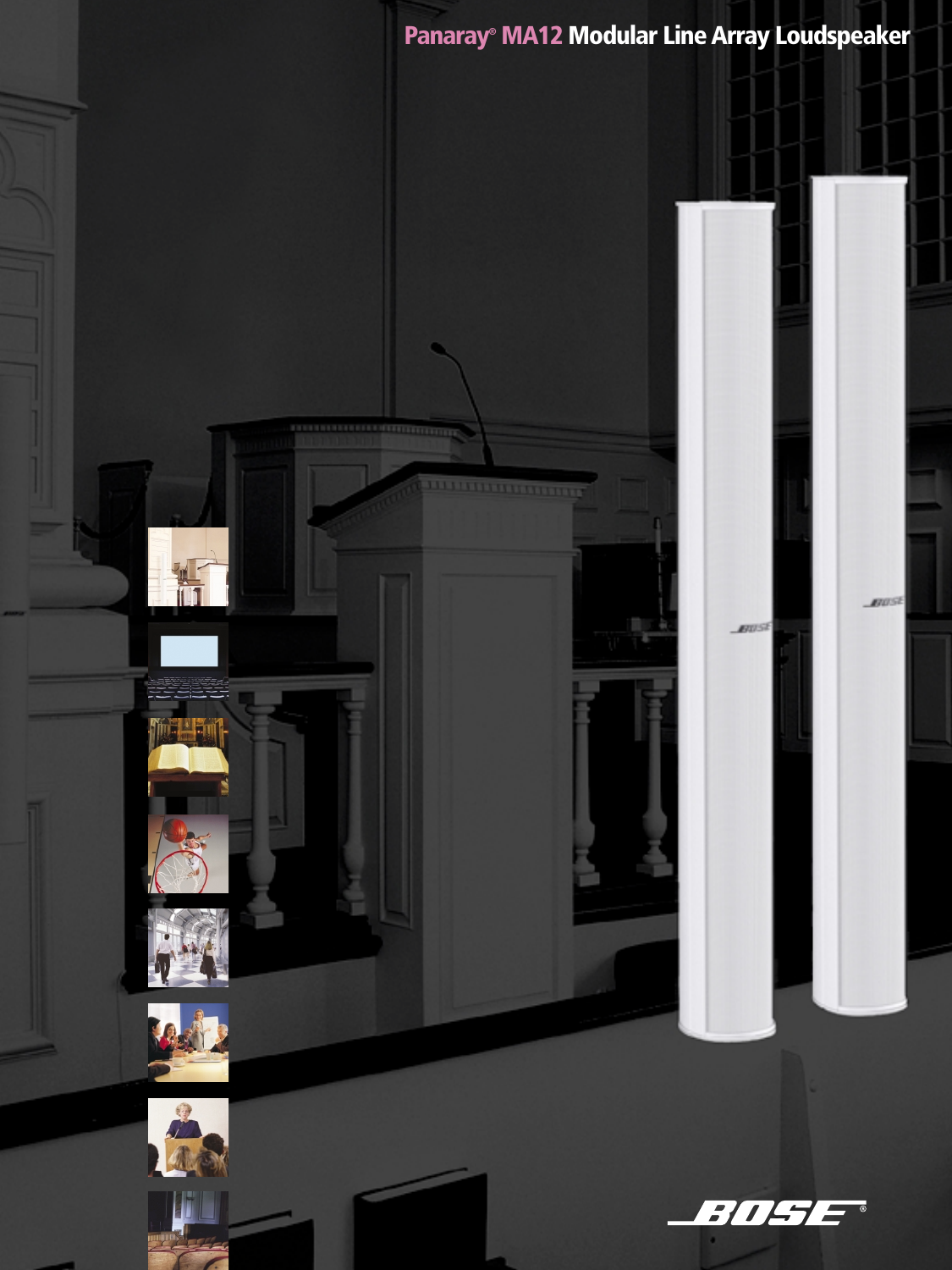# **Panaray®MA12 Modular Line Array Loudspeaker**





## **Clear sound. Clear choice.**

Where clarity and intelligibility are essential, the Bose® Panaray MA12 Modular Line Array Loudspeaker is a proven performer. This innovative Bose loudspeaker delivers high speech intelligibility and natural sounding music in even the most acoustically demanding spaces – with little or no acoustic treatment. A vertical line array of twelve 21 ⁄4-inch drivers provides wide horizontal and narrow vertical pattern control. Bose MA12 speakers reproduce the entire critical vocal range (155Hz-12kHz) with no crossover required. As a result, the MA12 is surprisingly efficient, delivering speech with intelligibility and clarity.

Used alone or stacked in multiples, the MA12 delivers premium sound in an elegantly slim cabinet that practically disappears in most spaces.

#### **Line source behavior: the remedy for reverberation.**

The MA12 can be stacked to control throw distance and vertical coverage requirements. A single MA12 will exhibit line array behavior above about 2kHz within a distance of about 40 feet. For throws longer than about 50 feet, two arrays stacked together will exhibit line array characteristics from about 500Hz and up.1 This modular design allows the MA12 to be used in a variety of applications.

The line array design creates a 3dB drop-off per doubling of distance.2 When used in long rectangular rooms, the drop-off can be augmented by beneficial early arriving reflections. The result is consistent sound-pressure levels for listeners in the front and back of the installation.

## **Full, rich sound for music-intensive applications.**

For installations that require additional low-frequency sound, the Panaray MA12 loudspeaker can be combined with the Bose MB4 Modular Bass loudspeaker. Adding an MB4 loudspeaker can deliver low-frequency response down to 40Hz, creating an attractive choice to enhance a foreground music system for demanding live or pre-recorded music applications.

### **Solving challenges for sound contractors.**

The Bose Panaray MA12 Modular Line Array loudspeaker provides an easy, affordable solution for highly reverberant spaces with challenges like these:

- Need for speech intelligibility in a live acoustical environment
- Need for tight vertical high- and mid-band pattern control
- Need to eliminate feedback (even when microphones are positioned very close to loudspeakers)
- Need for an unobtrusive, aesthetically pleasing installation

This line array is a significant addition to the contractor "toolbox," offering advantages for installations not addressed by other products. The simplicity of the design, requiring no integrated DSP, also reduces the equipment and installation costs.



**Quick-scan benefits of the MA12 Modular Line Array Loudspeaker.**

▲

**Clear, intelligible speech reproduction even in highly reverberant rooms. •••**

**Microphone-friendly with outstanding resistance to feedback.**

**Elegant, exceptionally slim design compliments most venues.**

<sup>1.</sup> For more details see the Bose Panaray MA12 Modular Line Array: Technical Information and Polar Data paper available in the Product Information section at www.bose.com/pro

<sup>2.</sup> The decay rate of 3dB per doubling of distance from the sound source is a characteristic of theoretical pure line array. A single Panaray MA12 loudspeaker produces this characteristic from 2kHz and up. A double stack of Panaray MA12 loudspeakers produces this characteristic from 500 Hz and higher.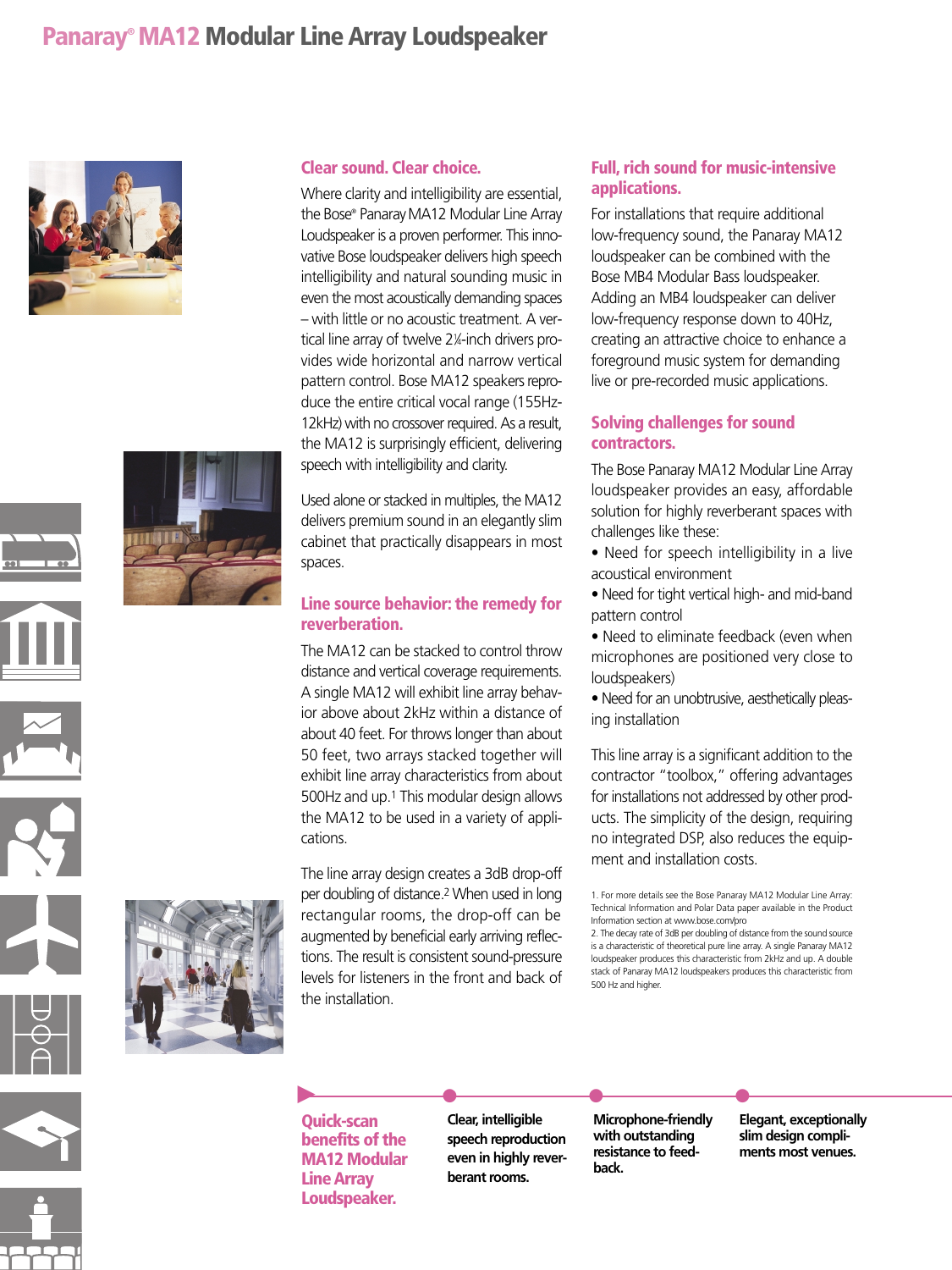

#### **System control at the touch of a button.**

MA12 loudspeakers are engineered to work with the Panaray® system digital controller – a one-box solution that provides smooth, accurate active equalization. With the touch of just one button you can select equalization for all combinations of MA12 loudspeakers – singles, stacked pairs, or augmented with bass. Four independent output limiters can be set to protect speakers from unpredictable spikes in program material. And the Panaray controller includes four independent channels of delay for distributed systems.

### **Engineered for demanding public spaces.**

An entire division of Bose engineers and researchers is dedicated to developing better speakers and components for professional applications. The MA12 loudspeaker is designed for permanent installation in venues such as churches, auditoriums, airports, presentation rooms, gymnasiums and mall atriums. It is paintable to match any décor, and can be recessed within a surface. The MA12 is backed by a transferable five-year limited warranty.





**More cost-effective than most comparable solutions.**

**Even front-to-rear coverage provides consistent soundpressure levels for listeners in the front and back. •••••** 

**Densely packed 21 ⁄4" drivers deliver higher acoustic output than most conventional line array speakers.**

**Smooth reproduction for speech or vocals.**

**Installer-friendly – easy to carry, hang, stack and service.**

*ADSI* 



81051